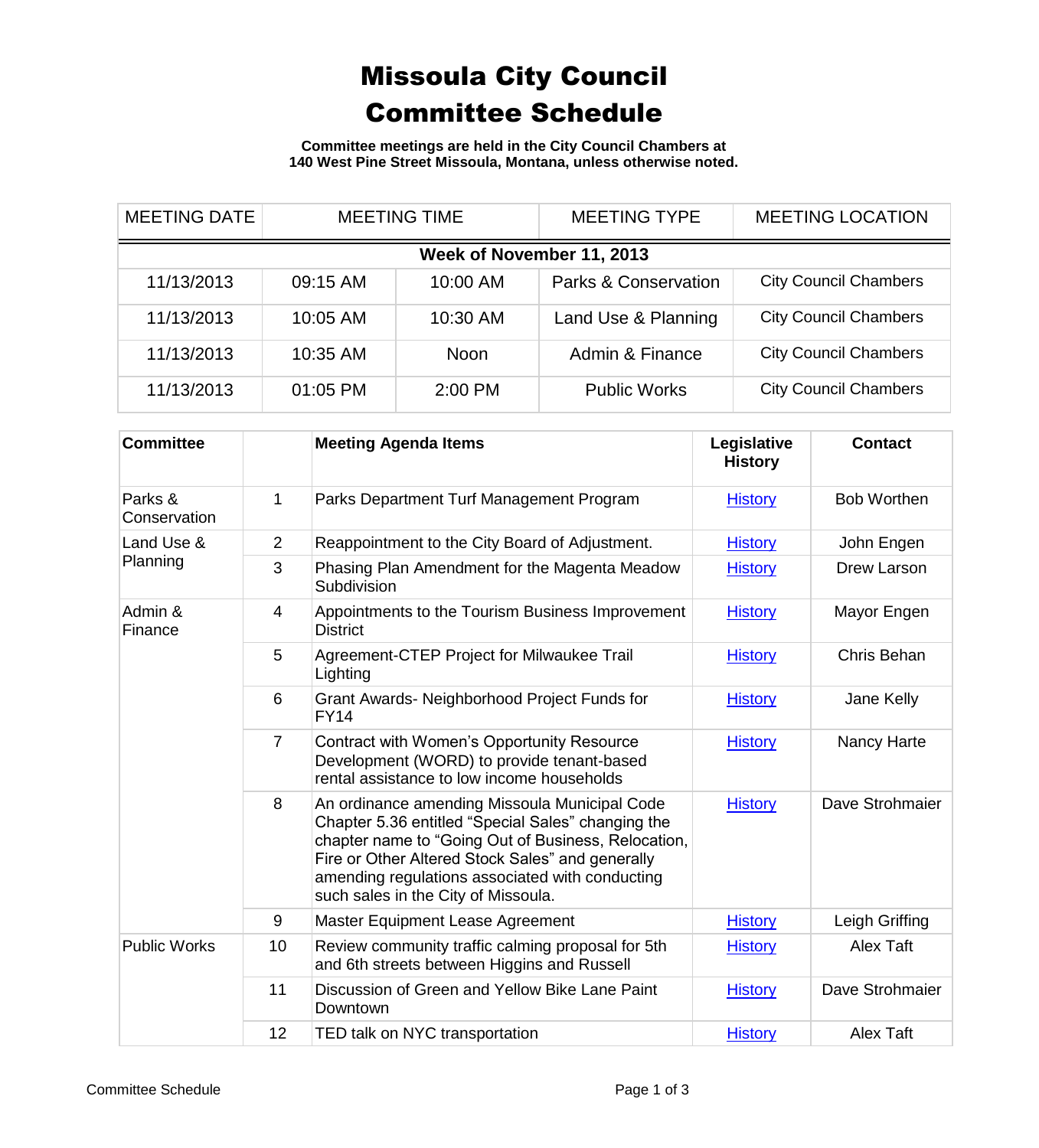## Missoula City Council Committee Schedule

**Committee meetings are held in the City Council Chambers at 140 West Pine Street Missoula, Montana, unless otherwise noted.**

*The following items have been referred to City Council committees, but the committees will not discuss them in the coming week:*

| <b>Committee</b>        |                | <b>Held Meeting Agenda Items</b>                                                                                                                                                                                        | Legislative<br><b>History</b> | <b>Contact</b>        |
|-------------------------|----------------|-------------------------------------------------------------------------------------------------------------------------------------------------------------------------------------------------------------------------|-------------------------------|-----------------------|
| Admin &<br>Finance      | 1              | Discussion of Remote Attendance or Proxy Voting                                                                                                                                                                         | <b>History</b>                | <b>Caitlin Copple</b> |
|                         | 2              | Journal vouchers                                                                                                                                                                                                        | <b>History</b>                |                       |
|                         | 3              | Budget transfers.                                                                                                                                                                                                       | <b>History</b>                |                       |
|                         | 4              | Disposition of surplus City land.                                                                                                                                                                                       | <b>History</b>                | Nancy Harte           |
|                         | 5              | Discussion & review of City business licensing rules,<br>practices and fees.                                                                                                                                            | <b>History</b>                | Adam Hertz            |
| Parks &<br>Conservation | 6              | Discuss the City's strategy to complete a boundary<br>survey of Greenough Park.                                                                                                                                         | <b>History</b>                | Dave Strohmaier       |
|                         | $\overline{7}$ | Agreement for lighting the Madison St. Pedestrian<br><b>Bridge</b>                                                                                                                                                      | <b>History</b>                | Donna Gaukler         |
| Comm. of the<br>Whole   | 8              | Propose the City Council be a member unit of the<br>Missoula Chamber of Commerce.                                                                                                                                       | <b>History</b>                | <b>Dick Haines</b>    |
|                         | 9              | Citywide program and policy review to inform the FY<br>2015 budget development                                                                                                                                          | <b>History</b>                | <b>Alex Taft</b>      |
|                         | 10             | Every Voice Engaged--A Municipal Gaming Tool to<br>engage the public in budget prioritization                                                                                                                           | <b>History</b>                | <b>Caitlin Copple</b> |
|                         | 11             | Missoula County Public Schools planning update                                                                                                                                                                          | <b>History</b>                | Jason Wiener          |
|                         | 12             | Updates from Council representatives on the Health<br>Board, Community Forum, Transportation Policy<br>Coordinating Committee, other boards and<br>commissions as necessary. (Ongoing)                                  | <b>History</b>                | Ongoing               |
|                         | 13             | Update from Missoula Economic Partnership<br>President/CEO James Grunke                                                                                                                                                 | <b>History</b>                | Marilyn Marler        |
|                         | 14             | Conference updates and information sharing                                                                                                                                                                              | <b>History</b>                | Marilyn Marler        |
|                         | 15             | Bi-annual meeting with the Chamber of Commerce                                                                                                                                                                          | <b>History</b>                | Marilyn Marler        |
| Land Use &<br>Planning  | 16             | Annexation, (see separate list at City Clerk's Office<br>for pending annexations) (Ongoing in committee)                                                                                                                | <b>History</b>                |                       |
|                         | 17             | Amend Article 7. Error Corrections and Adjustments<br>to the subdivision regulations to allow for restrictions<br>or conditions placed on a plat by the governing body<br>to be amended or removed by a future council. | <b>History</b>                | Jon Wilkins           |
|                         | 18             | Discussion of City planning issues with members of                                                                                                                                                                      | <b>History</b>                | <b>Bob Jaffe</b>      |